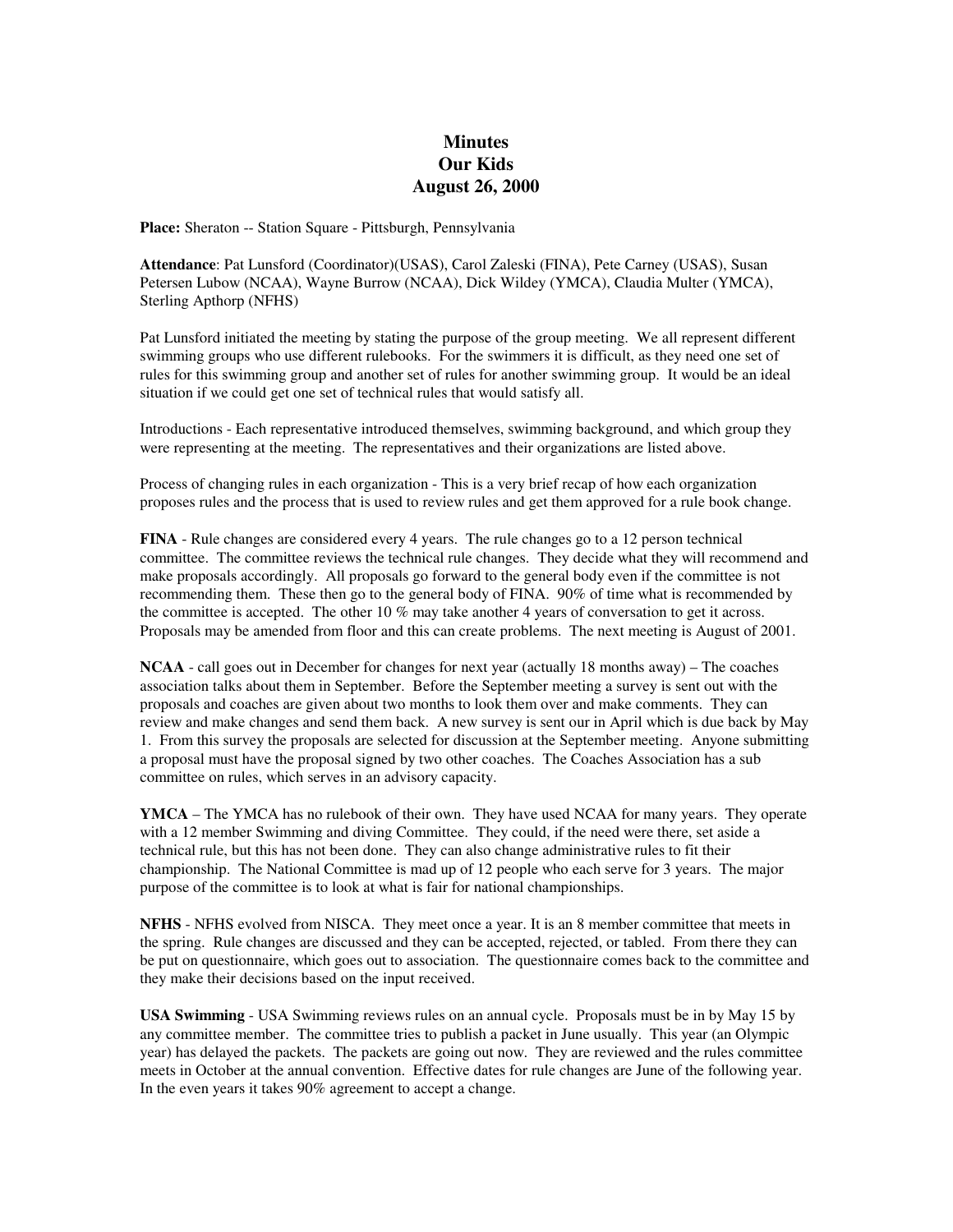**Bodysuits -** A short discussion of bodysuits was held. The main concern is that the suits are very expensive for competitors to buy (or in the case of NCAA for a school to buy). FINA is the only organization that has a statement on the bodysuit. It has given a definition that states that a body suit is not a device. Therfore the only limitation is that the suit is availble to all contestants.

**Swimming rules and differences** - We referred to the spreadsheet that Pat Lunsford had prepared. (I have updated the sheet with the comments we added.) As we looked at the sheet we were all pleased that all the groups were so close in technical rules. From the original sheet we added that a breaststroker in High School must raise the head before recovery on the stroke after the pullout. This is a little later than the other groups. NCAA now has the 15 meter limitation for freestyle and that is reflected in the new spreadsheet. We also added a note that FINA will allow a breaststroke kick on butterfly where the other groups do not.

**Differences - Backstroke** - The difference in FINA and USAS is that they do not allow kicking or gliding in the turn. We would like to propose this to FINA and USAS. HS and NCAA allow swimmer to scull back to wall if they missed the wall. We would like to propose that these two groups eliminate this.

**Breaststroke** - NFHS states that on the start or the turn the head must break the water surface prior to starting the recovery part of the second armstroke. We would like to HFHS to make the change, which make them consistent with other swimming organizations.

**Butterfly** – Butterfly is essentially the same except for the wording in FINA, which will permit a breaststroke kick in butterfly. We would hope that change would be considered in their next meeting.

**IM** - NFHS considers turns between strokes in the IM as turns instead of finish for each stroke. If they will make their transition turns finishes we would all be the same.

**General consensus** is that we will never generate one rulebook for all. Each group may have their own rulebook which covers technical rules and administrative. We can only hope to bring the technical rules in agreement so that swimmers do not have a difficult time moving from on organization to the other.

What has been done - Steps that have been made in getting groups to communicate on a regular basis. USAS has invited Don Varner (YMCA) to attend the rules committee meetings and Dick Wildey to the officials committee. They will also ask High School and NCAA to send representatives to the rules committee. Pat Lunsford attended the high school rules committee and high school interpretation meeting.

**Future Steps** - Our challenge is to get more representation at our meetings from other groups. Constant dialogue will open doors for further discussion between the groups.

**Where do we go from here** - Each representative is to go back to his or her group and talk about the ideas we have talked about here. Swimming World donated a page in every other issue called "The Official Word". Pat would like to include the information from the meeting and use it in his article. He needs an OK from group to use the information. General consensus was that the article would be a good idea. Pat offered to send the article out to members before it goes to print.

We plan to meet next summer. The meeting will possibly be after FINA.

Pete Carney offered these web sites as sources of information. FINA - www.fina.org Sidney Herald - www.smh.au USAS - www.usa-swimming.org

As there was no further business, the meeting was adjourned Claudia Multer